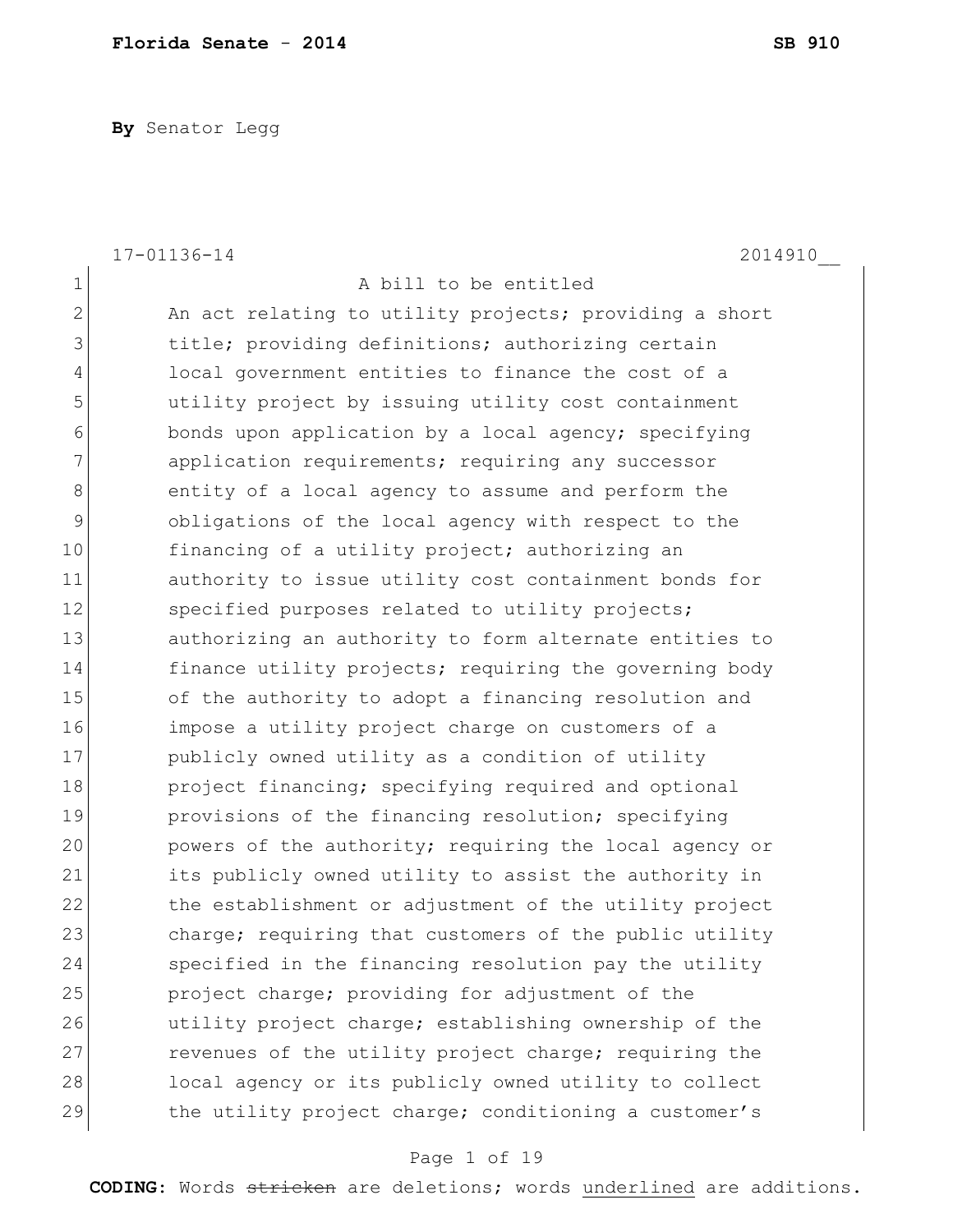|    | 2014910<br>17-01136-14                                 |
|----|--------------------------------------------------------|
| 30 | receipt of public utility services on payment of the   |
| 31 | utility project charge; authorizing a local agency or  |
| 32 | its publicly owned utility to use available remedies   |
| 33 | to enforce collection of the utility project charge;   |
| 34 | providing that the pledge of the utility project       |
| 35 | charge or the utility project property to secure       |
| 36 | payment of bonds issued to finance the utility project |
| 37 | is irrevocable and cannot be reduced or impaired       |
| 38 | except under certain conditions; providing that a      |
| 39 | utility project charge constitutes utility project     |
| 40 | property; providing that utility project property is   |
| 41 | subject to a lien to secure payment of costs relating  |
| 42 | to utility cost containment bonds; establishing        |
| 43 | payment priorities for the use of revenues of the      |
| 44 | utility project property; providing for the issuance   |
| 45 | and validation of utility cost containment bonds;      |
| 46 | securing the payment of utility cost containment bonds |
| 47 | and related costs; providing that utility cost         |
| 48 | containment bonds do not obligate the state or any     |
| 49 | political subdivision thereof and are not backed by    |
| 50 | their full faith and credit and taxing power;          |
| 51 | requiring that certain disclosures be printed on       |
| 52 | utility cost containment bonds; providing that         |
| 53 | financing costs related to utility cost containment    |
| 54 | bonds are an obligation of the authority only;         |
| 55 | securing the payment of the financing costs of utility |
| 56 | cost containment bonds; prohibiting an authority with  |
| 57 | outstanding payment obligations on utility cost        |
| 58 | containment bonds from becoming a debtor under certain |

# Page 2 of 19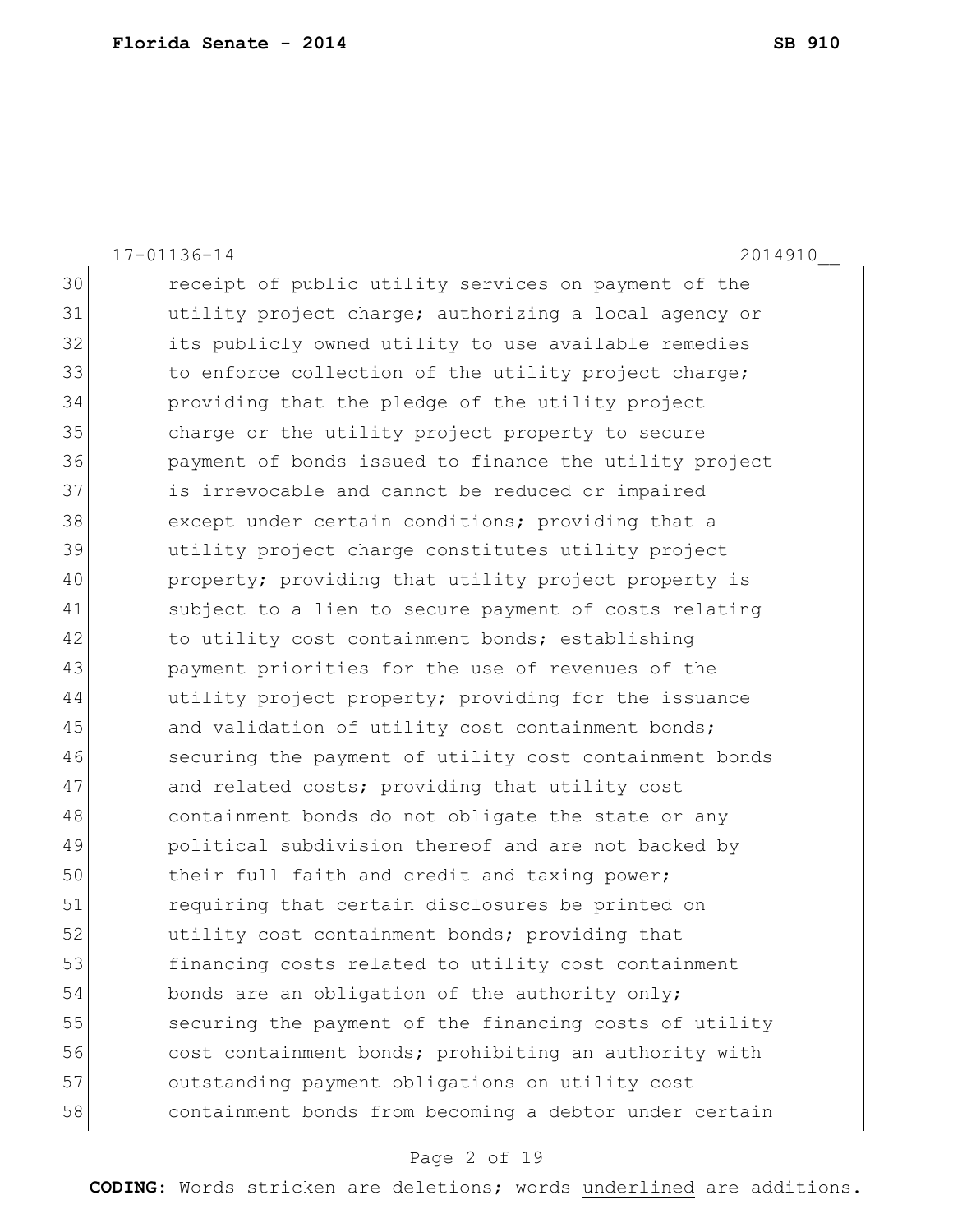|    | 17-01136-14<br>2014910                                           |
|----|------------------------------------------------------------------|
| 59 | federal or state laws; providing for construction;               |
| 60 | endowing public entities with certain powers;                    |
| 61 | providing an effective date.                                     |
| 62 |                                                                  |
| 63 | Be It Enacted by the Legislature of the State of Florida:        |
| 64 |                                                                  |
| 65 | Section 1. Utility Cost Containment Bond Act.-                   |
| 66 | (1) SHORT TITLE. - This section may be cited as the "Utility     |
| 67 | Cost Containment Bond Act."                                      |
| 68 | (2) DEFINITIONS. As used in this section, the term:              |
| 69 | (a) "Authority" means an entity created pursuant to s.           |
| 70 | 163.01(7)(g), Florida Statutes, which provides public utility    |
| 71 | services and whose membership consists of at least three         |
| 72 | counties. The term includes any successor to the powers and      |
| 73 | functions of such an entity.                                     |
| 74 | (b) "Cost," as applied to a utility project or a portion of      |
| 75 | a utility project financed under this act, means:                |
| 76 | 1. Any part of the expense of constructing, renovating or        |
| 77 | acquiring lands, structures, real or personal property, rights,  |
| 78 | rights-of-way, franchises, easements, and interests acquired or  |
| 79 | used for a utility project.                                      |
| 80 | 2. The expense of demolishing or removing any buildings or       |
| 81 | structures on acquired land, including the expense of acquiring  |
| 82 | any lands to which the buildings or structures may be moved, and |
| 83 | the cost of all machinery and equipment used for the demolition  |
| 84 | or removal.                                                      |
| 85 | 3. Finance charges.                                              |
| 86 | 4. Interest, as determined by the authority.                     |
| 87 | 5. Provisions for working capital and debt service               |

# Page 3 of 19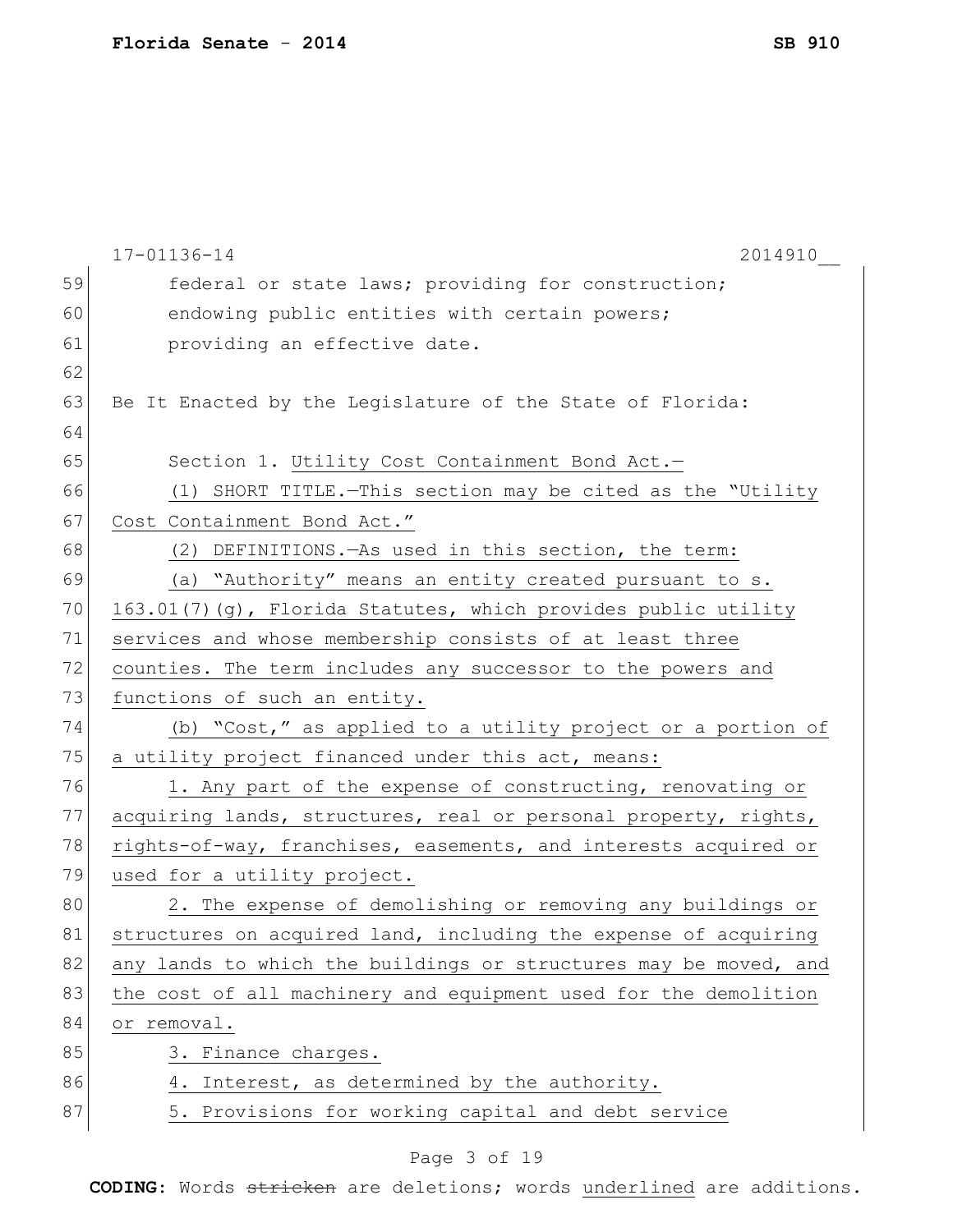|     | 17-01136-14<br>2014910                                           |
|-----|------------------------------------------------------------------|
| 88  | reserves.                                                        |
| 89  | 6. Expenses for extensions, enlargements, additions,             |
| 90  | replacements, renovations, and improvements.                     |
| 91  | 7. Expenses for architectural, engineering, financial,           |
| 92  | accounting, and legal services, plans, specifications,           |
| 93  | estimates, and administration.                                   |
| 94  | 8. Any other expense necessary or incidental to determining      |
| 95  | the feasibility of constructing any utility project or           |
| 96  | incidental to the construction, acquisition, or financing of any |
| 97  | utility project.                                                 |
| 98  | (c) "Customer" means a person receiving water, wastewater,       |
| 99  | electric, or stormwater service from a publicly owned utility.   |
| 100 | (d) "Financing costs" means any of the following:                |
| 101 | 1. Interest and redemption premiums that are payable on          |
| 102 | utility cost containment bonds.                                  |
| 103 | 2. The cost of retiring the principal of utility cost            |
| 104 | containment bonds, whether at maturity, including acceleration   |
| 105 | of maturity upon an event of default, or upon redemption,        |
| 106 | including sinking fund redemption.                               |
| 107 | 3. The cost related to issuing or servicing utility cost         |
| 108 | containment bonds, including any payment under an interest rate  |
| 109 | swap agreement and any type of fee.                              |
| 110 | 4. A payment or expense associated with a bond insurance         |
| 111 | policy; financial guaranty; a contract, agreement, or other      |
| 112 | credit or liquidity enhancement for bonds; or a contract,        |
| 113 | agreement, or other financial agreement entered into in          |
| 114 | connection with utility cost containment bonds.                  |
| 115 | 5. Any coverage charges.                                         |
| 116 | 6. The funding of one or more reserve accounts relating to       |
|     |                                                                  |

# Page 4 of 19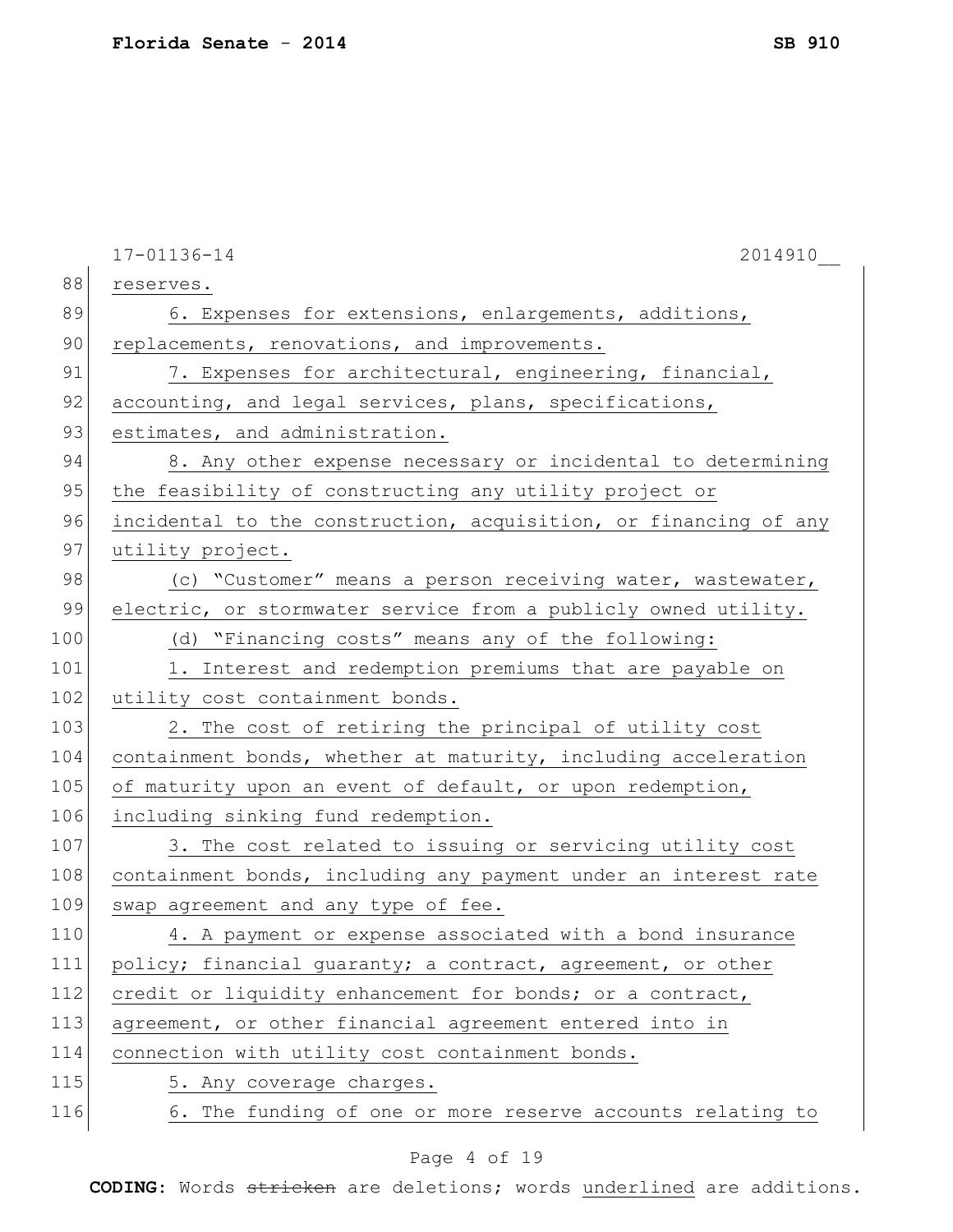|     | 2014910<br>17-01136-14                                           |
|-----|------------------------------------------------------------------|
| 117 | utility cost containment bonds.                                  |
| 118 | (e) "Finance" or "financing" includes refinancing.               |
| 119 | (f) "Financing resolution" means a resolution adopted by         |
| 120 | the governing body of an authority that provides for the         |
| 121 | financing or refinancing of a utility project with utility cost  |
| 122 | containment bonds and that imposes a utility project charge in   |
| 123 | connection with the utility cost containment bonds in accordance |
| 124 | with subsection (4). A financing resolution may be separate from |
| 125 | a resolution authorizing the issuance of the bonds.              |
| 126 | (g) "Governing body" means the body that governs a local         |
| 127 | agency.                                                          |
| 128 | (h) "Local agency" means a member of the authority, or an        |
| 129 | agency or subdivision of that member, which is sponsoring or     |
| 130 | refinancing a utility project, or any municipality, county,      |
| 131 | authority, special district, public corporation, or other        |
| 132 | governmental entity of the state that is sponsoring or           |
| 133 | refinancing a utility project.                                   |
| 134 | (i) "Public utility services" means any of the following         |
| 135 | services provided by a publicly owned utility:                   |
| 136 | 1. Water.                                                        |
| 137 | 2. Wastewater.                                                   |
| 138 | 3. Electric.                                                     |
| 139 | 4. Stormwater.                                                   |
| 140 | (j) "Publicly owned utility" means a utility furnishing          |
| 141 | water, wastewater, electric, or stormwater service that is owned |
| 142 | and operated by a local agency. The term includes any successor  |
| 143 | to the powers and functions of such a utility.                   |
| 144 | (k) "Revenue" means income and receipts of the authority         |
| 145 | from any of the following:                                       |

# Page 5 of 19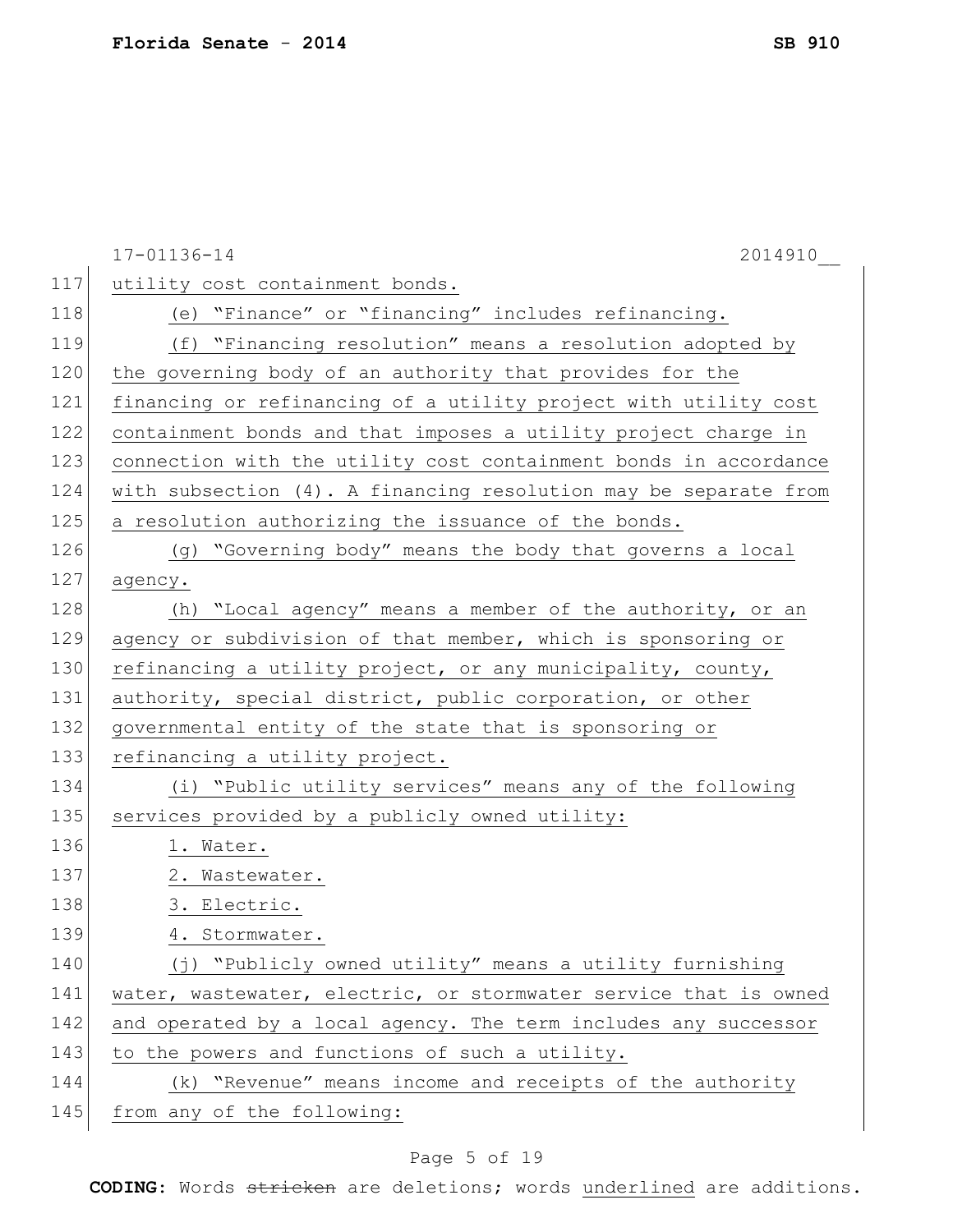|     | 17-01136-14<br>2014910                                           |
|-----|------------------------------------------------------------------|
| 146 | 1. A bond purchase agreement.                                    |
| 147 | 2. Bonds acquired by the authority.                              |
| 148 | 3. Installment sales agreements and other revenue-producing      |
| 149 | agreements entered into by the authority.                        |
| 150 | 4. Utility projects financed or refinanced by the                |
| 151 | authority.                                                       |
| 152 | 5. Grants and other sources of income.                           |
| 153 | 6. Moneys paid by a local agency.                                |
| 154 | 7. Interlocal agreements with a local agency.                    |
| 155 | 8. Interest or other income from any investment of money in      |
| 156 | any fund or account established for the payment of principal,    |
| 157 | interest, or premiums on utility cost containment bonds, or the  |
| 158 | deposit of proceeds of utility cost containment bonds.           |
| 159 | (1) "Utility cost containment bonds" means bonds, notes,         |
| 160 | commercial paper, variable rate securities, and any other        |
| 161 | evidence of indebtedness issued by an authority, the proceeds of |
| 162 | which are used directly or indirectly to pay or reimburse a      |
| 163 | local agency or its publicly owned utility for the costs of a    |
| 164 | utility project, and which are secured by a pledge of, and are   |
| 165 | payable from, utility project property.                          |
| 166 | (m) "Utility project" means the acquisition, construction,       |
| 167 | installation, retrofitting, rebuilding, or other addition to or  |
| 168 | improvement of any equipment, device, structure, process,        |
| 169 | facility, technology, rights, or property located within or      |
| 170 | outside this state which is used in connection with the          |
| 171 | operations of a publicly owned utility.                          |
| 172 | (n) "Utility project property" means the property right          |
| 173 | created pursuant to subsection (6) including the right, title,   |
| 174 | and interest of an authority in any of the following:            |

# Page 6 of 19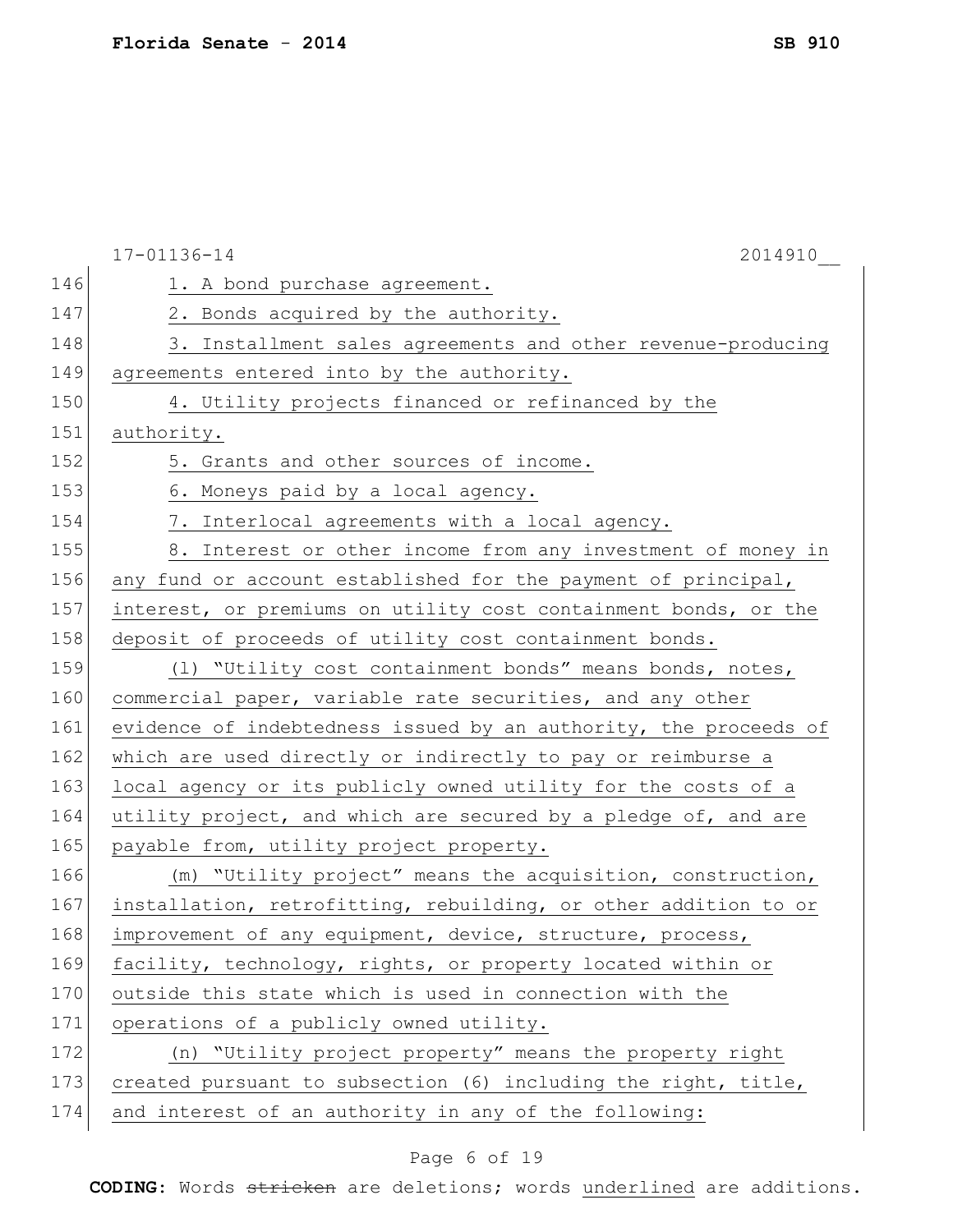|     | 17-01136-14<br>2014910                                              |
|-----|---------------------------------------------------------------------|
| 175 | 1. The financing resolution, the utility project charge,            |
| 176 | and any adjustment to the utility project charge established in     |
| 177 | accordance with subsection (5).                                     |
| 178 | 2. The financing costs of the utility cost containment              |
| 179 | bonds and all revenues, and all collections, claims, payments,      |
| 180 | moneys, or proceeds for, or arising from, the utility project       |
| 181 | charge.                                                             |
| 182 | 3. All rights to obtain adjustments to the utility project          |
| 183 | charge pursuant to subsection (5).                                  |
| 184 | (3) UTILITY PROJECTS.-                                              |
| 185 | (a) A local agency that owns and operates a publicly owned          |
| 186 | utility may apply to an authority to finance the costs of a         |
| 187 | utility project using the proceeds of utility cost containment      |
| 188 | bonds. In its application to the authority, the local agency        |
| 189 | shall specify the utility project to be financed by the utility     |
| 190 | cost containment bonds and the maximum principal amount, the        |
| 191 | maximum interest rate, and the maximum stated terms of the          |
| 192 | utility cost containment bonds.                                     |
| 193 | (b) A local agency may not apply to an authority for the            |
| 194 | financing of a utility project under this section unless the        |
| 195 | governing body has determined all of the following:                 |
| 196 | 1. The project to be financed is a utility project.                 |
| 197 | The local agency will finance costs of the utility<br>$\mathcal{P}$ |
| 198 | project and the financing costs associated with the financing       |
| 199 | will be paid from utility project property, including the           |
| 200 | utility project charge for the utility cost containment bonds.      |
| 201 | 3. Based on the best information available to the governing         |
| 202 | body, the rates charged to the local agency's retail customers      |
| 203 | by the publicly owned utility, including the utility project        |

# Page 7 of 19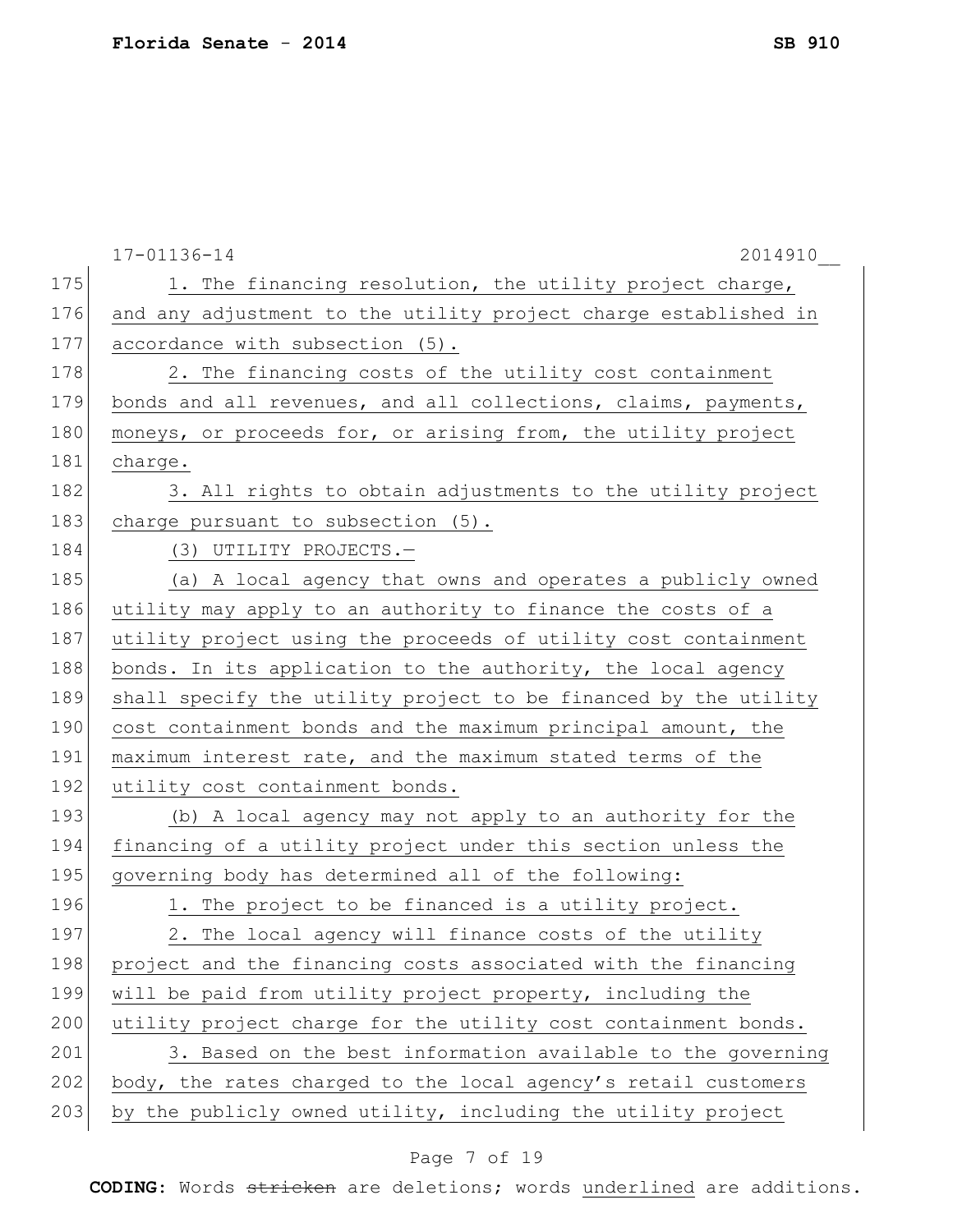|     | 17-01136-14<br>2014910                                           |
|-----|------------------------------------------------------------------|
| 204 | charge resulting from the financing of the utility project with  |
| 205 | utility cost containment bonds, are expected to be lower than    |
| 206 | the rates that would be charged if the project was financed with |
| 207 | bonds payable from revenues of the publicly owned utility.       |
| 208 | (c) A determination by the governing body that a project to      |
| 209 | be financed with utility cost containment bonds is a utility     |
| 210 | project is final and conclusive and the utility cost containment |
| 211 | bonds issued to finance the utility project and the utility      |
| 212 | project charge shall be valid and enforceable as set forth in    |
| 213 | the financing resolution and the documents relating to the       |
| 214 | utility cost containment bonds.                                  |
| 215 | (d) If a local agency that has outstanding utility cost          |
| 216 | containment bonds ceases to operate a water, wastewater,         |
| 217 | electric, or stormwater utility, directly or through its         |
| 218 | publicly owned utility, references in this section to the local  |
| 219 | agency or to its publicly owned utility shall be to the          |
| 220 | successor entity. The successor entity shall assume and perform  |
| 221 | all obligations of the local agency and its publicly owned       |
| 222 | utility required by this section and shall assume the servicing  |
| 223 | agreement required under subsection (4) while the utility cost   |
| 224 | containment bonds remain outstanding.                            |
| 225 | (4) FINANCING UTILITY PROJECTS.-                                 |
| 226 | (a) An authority may issue utility cost containment bonds        |
| 227 | to finance or refinance utility projects; refinance debt of a    |
| 228 | local agency incurred in financing or refinancing utility        |
| 229 | projects, provided such refinancing results in present value     |
| 230 | savings to the local agency; or, with the approval of the local  |
| 231 | agency, refinance previously issued utility cost containment     |
| 232 | bonds.                                                           |

# Page 8 of 19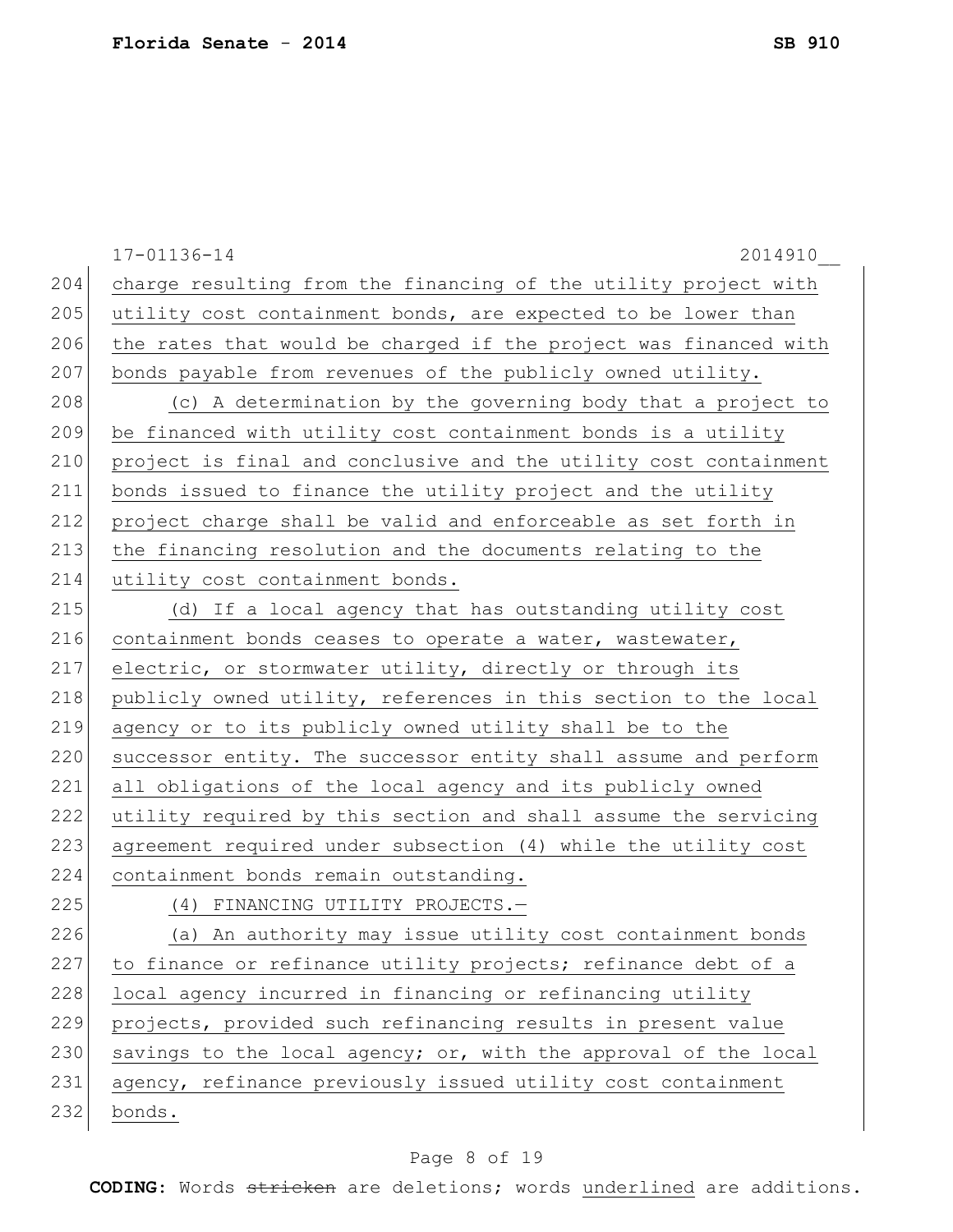|     | $17 - 01136 - 14$<br>2014910                                     |
|-----|------------------------------------------------------------------|
| 233 | 1. To finance a utility project, the authority may:              |
| 234 | a. Form a single-purpose limited liability company and           |
| 235 | authorize the company to adopt the financing resolution of such  |
| 236 | utility project; or                                              |
| 237 | b. Create a new single-purpose entity by interlocal              |
| 238 | agreement whose membership shall consist of the authority and    |
| 239 | two or more of its members or other public agencies.             |
| 240 | 2. A single-purpose limited liability company or a single-       |
| 241 | purpose entity may be created by the authority solely for the    |
| 242 | purpose of performing the duties and responsibilities of the     |
| 243 | authority specified in this section and shall constitute an      |
| 244 | authority for all purposes of this section. Reference to the     |
| 245 | authority includes a company or entity created under this        |
| 246 | paragraph.                                                       |
| 247 | (b) The governing body of an authority that is financing         |
| 248 | the costs of a utility project shall adopt a financing           |
| 249 | resolution and shall impose a utility project charge as          |
| 250 | described in subsection (5). All provisions of a financing       |
| 251 | resolution adopted pursuant to this section are binding on the   |
| 252 | authority.                                                       |
| 253 | 1. The financing resolution must:                                |
| 254 | a. Provide a brief description of the financial calculation      |
| 255 | method the authority will use in determining the utility project |
| 256 | charge. The calculation method shall include a periodic          |
| 257 | adjustment methodology to be applied at least annually to the    |
| 258 | utility project charge. The authority shall establish the        |
| 259 | allocation of the utility project charge among classes of        |
| 260 | customers of the publicly owned utility. The decision of the     |
| 261 | authority shall be final and conclusive, and the method of       |
|     |                                                                  |

# Page 9 of 19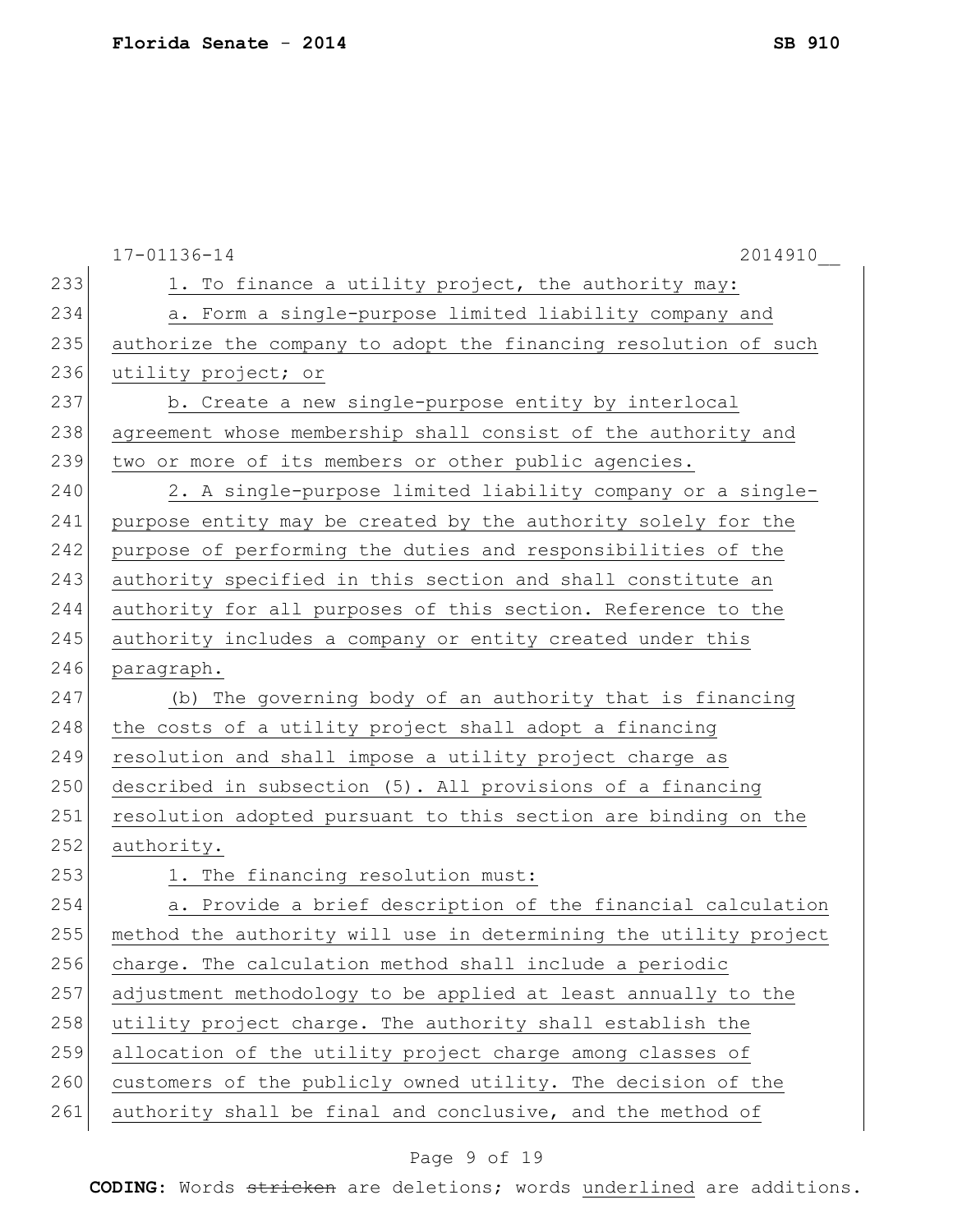|     | 17-01136-14<br>2014910                                           |
|-----|------------------------------------------------------------------|
| 262 | calculating the utility project charge and the periodic          |
| 263 | adjustment may not be changed.                                   |
| 264 | b. Require each customer in the class or classes of              |
| 265 | customers specified in the financing resolution who receives     |
| 266 | water, wastewater, electric, or stormwater service through the   |
| 267 | publicly owned utility to pay the utility project charge         |
| 268 | regardless of whether the customer has an agreement to receive   |
| 269 | water, wastewater, electric, or stormwater service from a person |
| 270 | other than the publicly owned utility.                           |
| 271 | c. Require that the utility project charge be charged            |
| 272 | separately from other charges on the bill of customers of the    |
| 273 | publicly owned utility in the class or classes of customers      |
| 274 | specified in the financing resolution.                           |
| 275 | d. Require that the authority enter into a servicing             |
| 276 | agreement with the local agency or its publicly owned utility to |
| 277 | collect the utility project charge.                              |
| 278 | 2. The authority may require in the financing resolution         |
| 279 | that, in the event of a default by the local agency or its       |
| 280 | publicly owned utility with respect to revenues from the utility |
| 281 | project property, the authority, upon application by the         |
| 282 | beneficiaries of the statutory lien as set forth in subsection   |
| 283 | (6), shall order the sequestration and payment to the            |
| 284 | beneficiaries of revenues arising from utility project property. |
| 285 | This provision does not limit any other remedies available to    |
| 286 | the beneficiaries by reason of default.                          |
| 287 | (c) An authority has all the powers provided in this             |
| 288 | section and under s. 163.01(7)(g), Florida Statutes.             |
| 289 | (5) UTILITY PROJECT CHARGE.-                                     |
| 290 | (a) The authority shall impose a sufficient utility project      |

# Page 10 of 19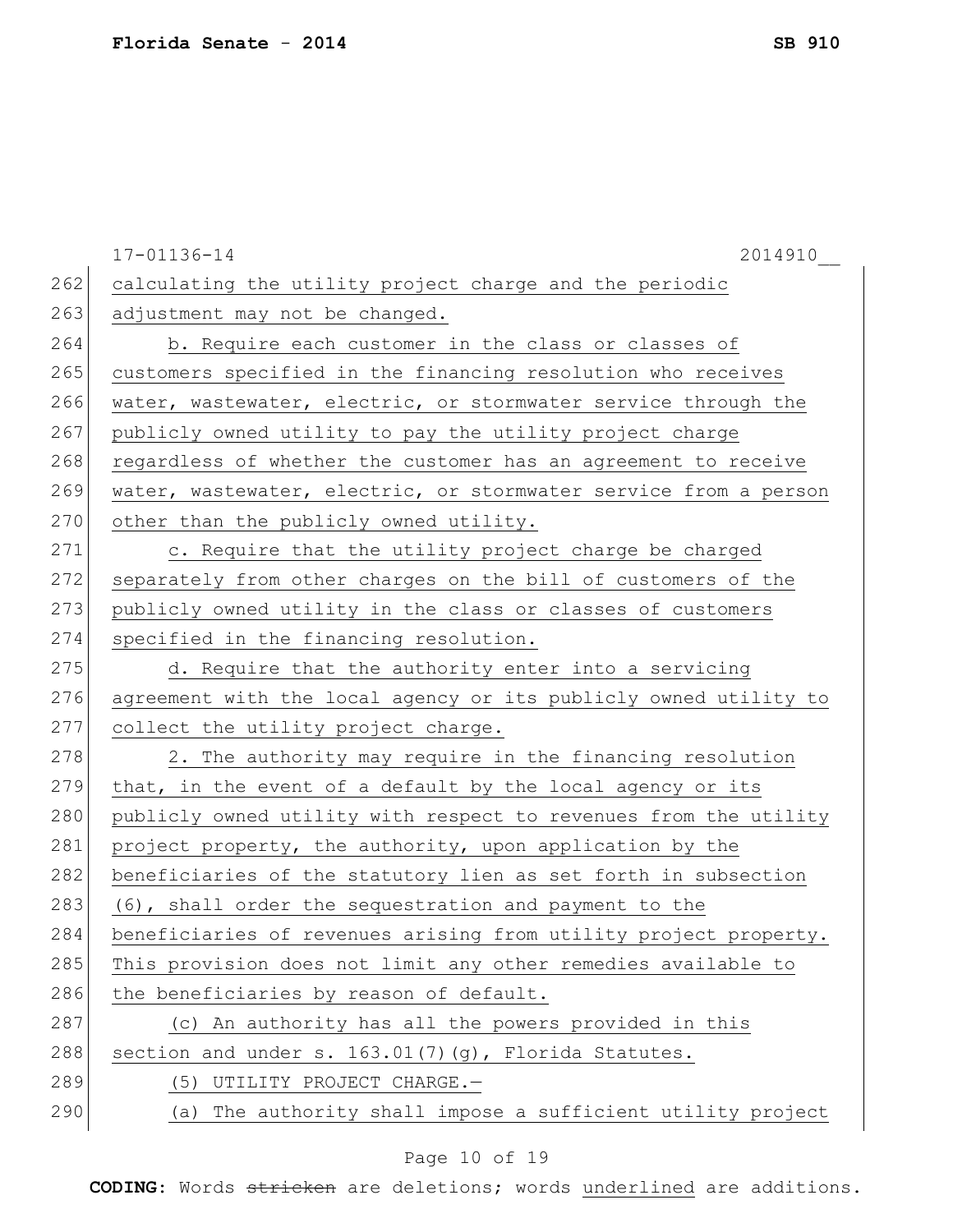|     | $17 - 01136 - 14$<br>2014910                                     |
|-----|------------------------------------------------------------------|
| 291 | charge, based on estimates of water, wastewater, electric, or    |
| 292 | stormwater service usage, to ensure timely payment of all        |
| 293 | financing costs with respect to utility cost containment bonds.  |
| 294 | The local agency or its publicly owned utility shall provide the |
| 295 | authority with information concerning the publicly owned utility |
| 296 | which may be required by the authority in establishing the       |
| 297 | utility project charge.                                          |
| 298 | (b) The utility project charge is a nonbypassable charge to      |
| 299 | all present and future customers of the publicly owned utility   |
| 300 | in the class or classes of customers specified in the financing  |
| 301 | resolution upon its adoption. If a customer of the publicly      |
| 302 | owned utility that is subject to a utility project charge enters |
| 303 | into an agreement to purchase water, wastewater, electric, or    |
| 304 | stormwater service from a person other than the publicly owned   |
| 305 | utility, the customer shall remain liable for the payment of the |
| 306 | utility project charge as if the customer had not entered into   |
| 307 | the agreement. The customer may discharge the liability by       |
| 308 | continuing to pay the utility project charge as it accrues or by |
| 309 | making a one-time payment, as determined by the authority.       |
| 310 | (c) The authority shall determine at least annually and at       |
| 311 | such additional intervals as provided in the financing           |
| 312 | resolution and documents related to the applicable utility cost  |
| 313 | containment bonds whether adjustments to the utility project     |
| 314 | charge are required. The authority shall use the adjustment to   |
| 315 | correct for any overcollection or undercollection of financing   |
| 316 | costs from the utility project charge or to make any other       |
| 317 | adjustment necessary to ensure the timely payment of the         |
| 318 | financing costs of the utility cost containment bonds, including |
| 319 | adjustment of the utility project charge to pay any debt service |
|     |                                                                  |

# Page 11 of 19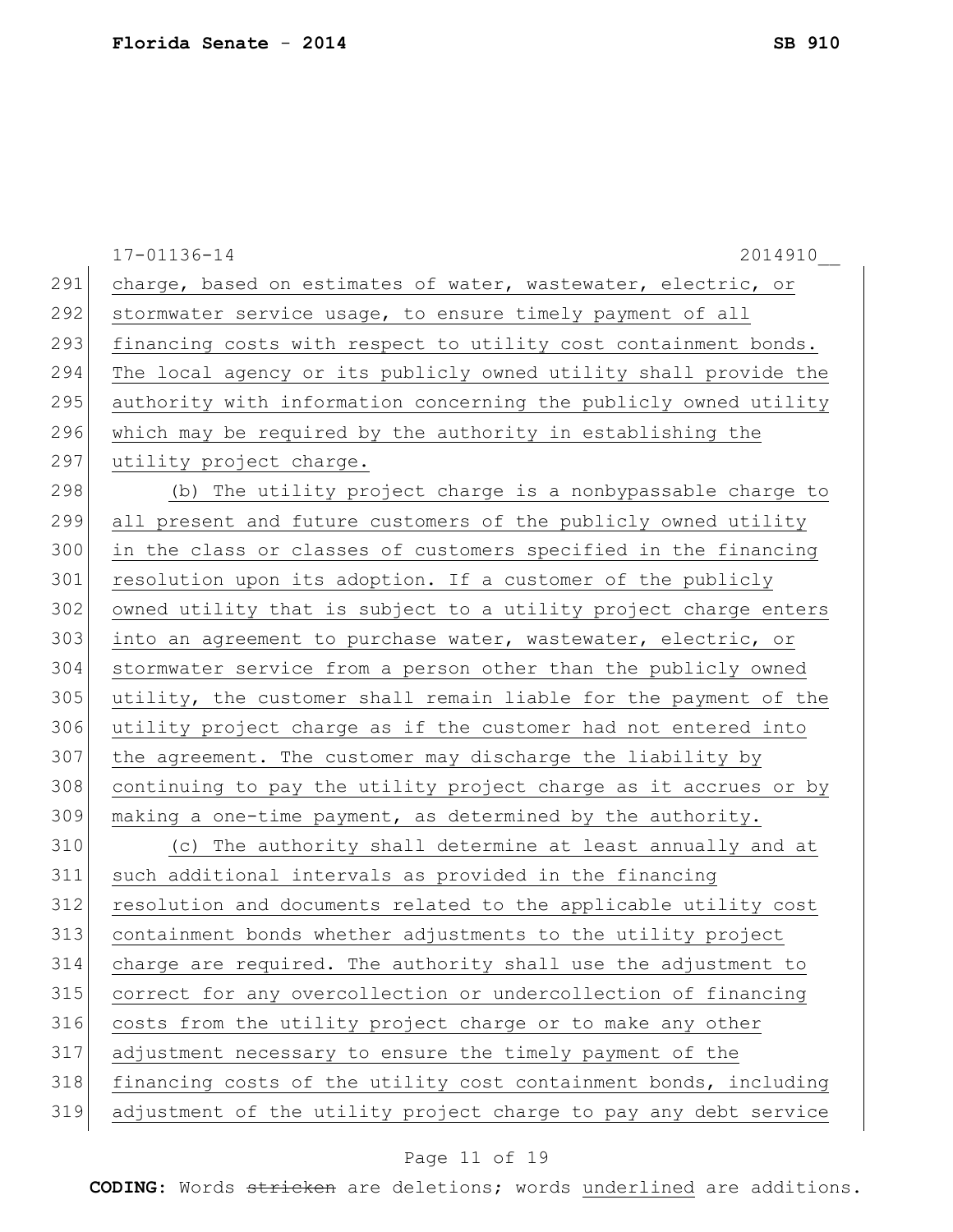|     | 2014910<br>$17 - 01136 - 14$                                     |
|-----|------------------------------------------------------------------|
| 320 | coverage requirement for the utility cost containment bonds. The |
| 321 | local agency or its publicly owned utility shall provide the     |
| 322 | authority with information concerning the publicly owned utility |
| 323 | which may be required by the authority in adjusting the utility  |
| 324 | project charge.                                                  |
| 325 | 1. If the authority determines that an adjustment to the         |
| 326 | utility project charge is required, the adjustment shall be made |
| 327 | using the methodology specified in the financing resolution.     |
| 328 | 2. The adjustment may not impose the utility project charge      |
| 329 | on a class of customers that was not subject to the utility      |
| 330 | project charge pursuant to the financing resolution imposing the |
| 331 | utility project charge.                                          |
| 332 | (d) Revenues from a utility project charge are special           |
| 333 | revenues of the authority and do not constitute revenue of the   |
| 334 | local agency or its publicly owned utility for any purpose,      |
| 335 | including, but not limited to, any dedication, commitment, or    |
| 336 | pledge of revenue, receipts, or other income that the local      |
| 337 | agency or its publicly owned utility has made or will make for   |
| 338 | the security of any of its obligations.                          |
| 339 | (e) The local agency or its publicly owned utility shall         |
| 340 | act as a servicing agent for collecting the utility project      |
| 341 | charge throughout the duration of the servicing agreement        |
| 342 | required by the financing resolution. The local agency or its    |
| 343 | publicly owned utility shall hold the money collected in trust   |
| 344 | for the exclusive benefit of the persons entitled to have the    |
| 345 | financing costs paid from the utility project charge and the     |
| 346 | money does not lose its character as revenues of the authority   |
| 347 | by virtue of possession by the local agency or its publicly      |
| 348 | owned utility.                                                   |
|     |                                                                  |

# Page 12 of 19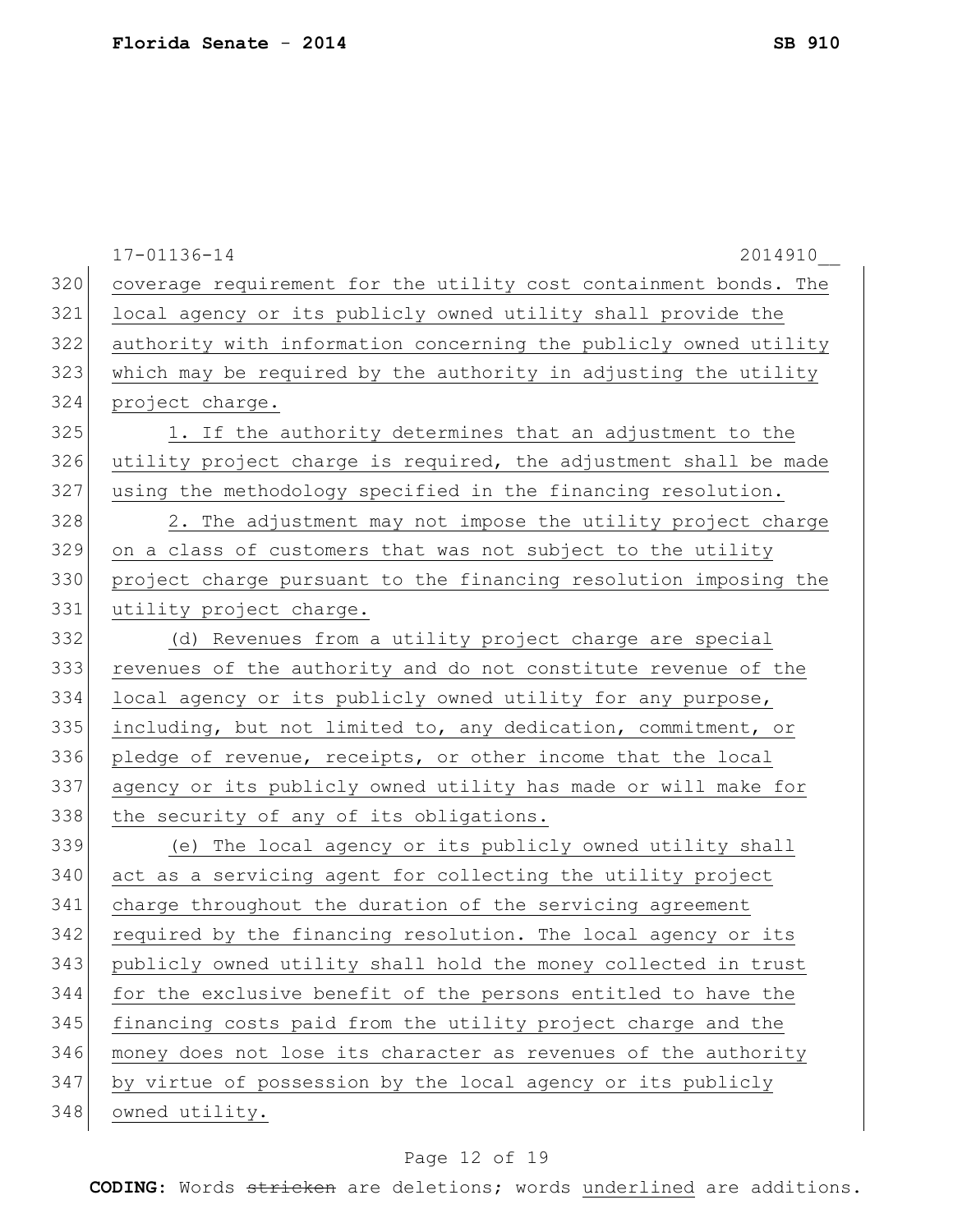|     | 17-01136-14<br>2014910                                           |
|-----|------------------------------------------------------------------|
| 349 | (f) The timely and complete payment of all utility project       |
| 350 | charges by the customer shall be a condition of receiving water, |
| 351 | wastewater, electric, or stormwater service from the publicly    |
| 352 | owned utility. The local agency or its publicly owned utility    |
| 353 | may use its established collection policies and remedies         |
| 354 | provided under law to enforce collection of the utility project  |
| 355 | charge. A customer liable for a utility project charge may not   |
| 356 | withhold payment, in whole or in part, thereof.                  |
| 357 | (g) The pledge of a utility project charge to secure             |
| 358 | payment of utility cost containment bonds is irrevocable, and    |
| 359 | the state, or any other entity, may not reduce, impair, or       |
| 360 | otherwise adjust the utility project charge, except that the     |
| 361 | authority shall implement the periodic adjustments to the        |
| 362 | utility project charge as provided under this subsection.        |
| 363 | (6) UTILITIY PROJECT PROPERTY.-                                  |
| 364 | (a) A utility project charge constitutes utility project         |
| 365 | property on the effective date of the financing resolution       |
| 366 | authorizing such utility project charge. Utility project         |
| 367 | property constitutes property, including for contracts securing  |
| 368 | utility cost containment bonds, regardless of whether the        |
| 369 | revenues and proceeds arising with respect to the utility        |
| 370 | project property have accrued. Utility project property shall    |
| 371 | continuously exist as property for all purposes with all of the  |
| 372 | rights and privileges of this section for the period provided in |
| 373 | the financing resolution or until all financing costs with       |
| 374 | respect to the related utility cost containment bonds are paid   |
| 375 | in full, whichever occurs first.                                 |
| 376 | (b) Upon the effective date of the financing resolution,         |
| 377 | the utility project property is subject to a first priority      |

# Page 13 of 19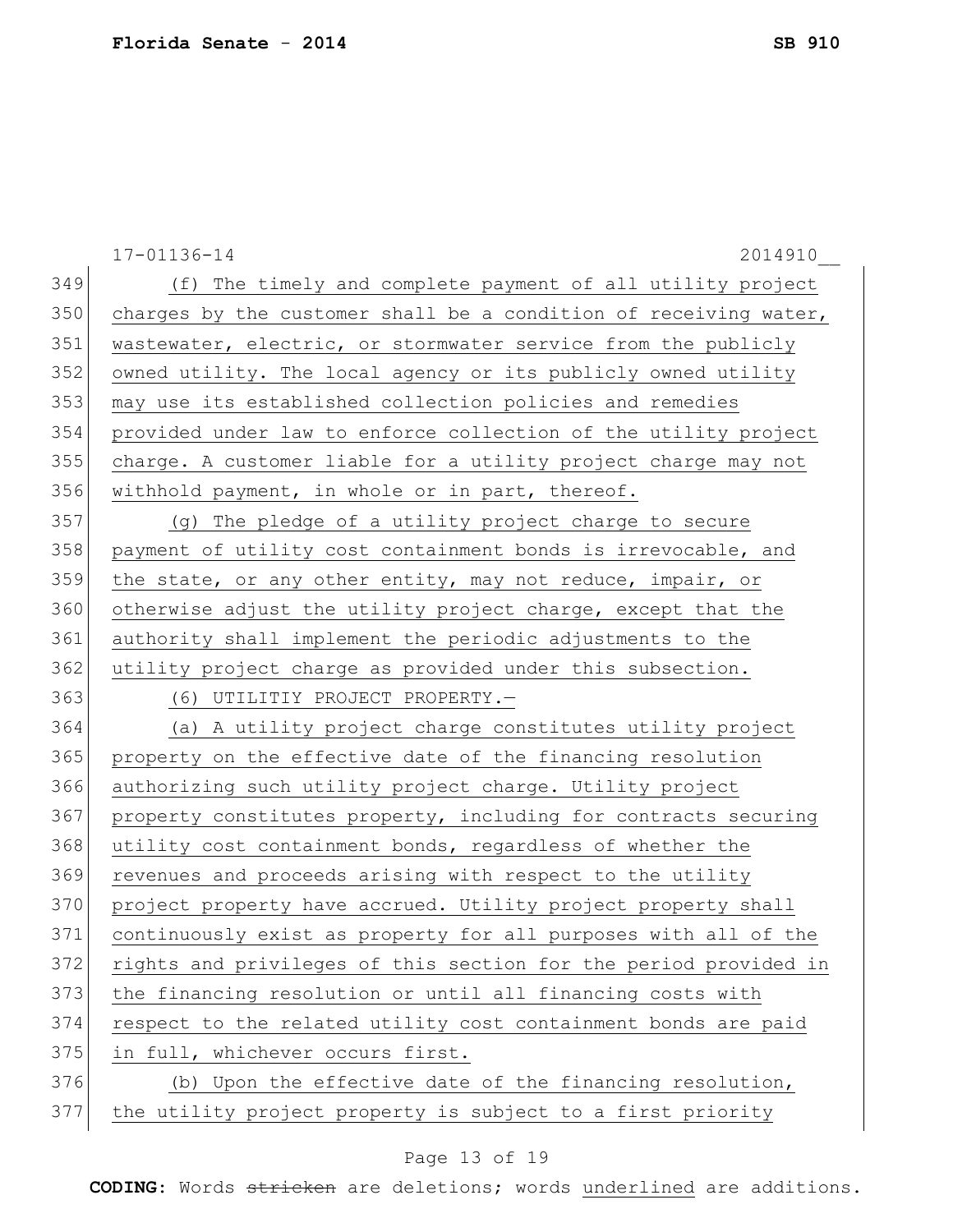|     | 17-01136-14<br>2014910                                           |
|-----|------------------------------------------------------------------|
| 378 | statutory lien to secure the payment of the utility cost         |
| 379 | containment bonds.                                               |
| 380 | 1. The lien secures the payment of all financing costs then      |
| 381 | existing or subsequently arising to the holders of the utility   |
| 382 | cost containment bonds, the trustee or representative for the    |
| 383 | holders of the utility cost containment bonds, and any other     |
| 384 | entity specified in the financing resolution or the documents    |
| 385 | relating to the utility cost containment bonds.                  |
| 386 | 2. The lien attaches to the utility project property             |
| 387 | regardless of the current ownership of the utility project       |
| 388 | property, including any local agency or its publicly owned       |
| 389 | utility, the authority, or other person.                         |
| 390 | 3. Upon the effective date of the financing resolution, the      |
| 391 | lien is valid and enforceable against the owner of the utility   |
| 392 | project property and all third parties and additional public     |
| 393 | notice is not required.                                          |
| 394 | 4. The lien is a continuously perfected lien on all              |
| 395 | revenues and proceeds generated from the utility project         |
| 396 | property, regardless of whether the revenues or proceeds have    |
| 397 | accrued.                                                         |
| 398 | (c) All revenues with respect to utility project property        |
| 399 | related to utility cost containment bonds, including payments of |
| 400 | the utility project charge, shall be applied first to the        |
| 401 | payment of the financing costs of the utility cost containment   |
| 402 | bonds then due, including the funding of reserves for the        |
| 403 | utility cost containment bonds. Any excess revenues shall be     |
| 404 | applied as determined by the authority for the benefit of the    |
| 405 | utility for which the utility cost containment bonds were        |
| 406 | issued.                                                          |
|     |                                                                  |

# Page 14 of 19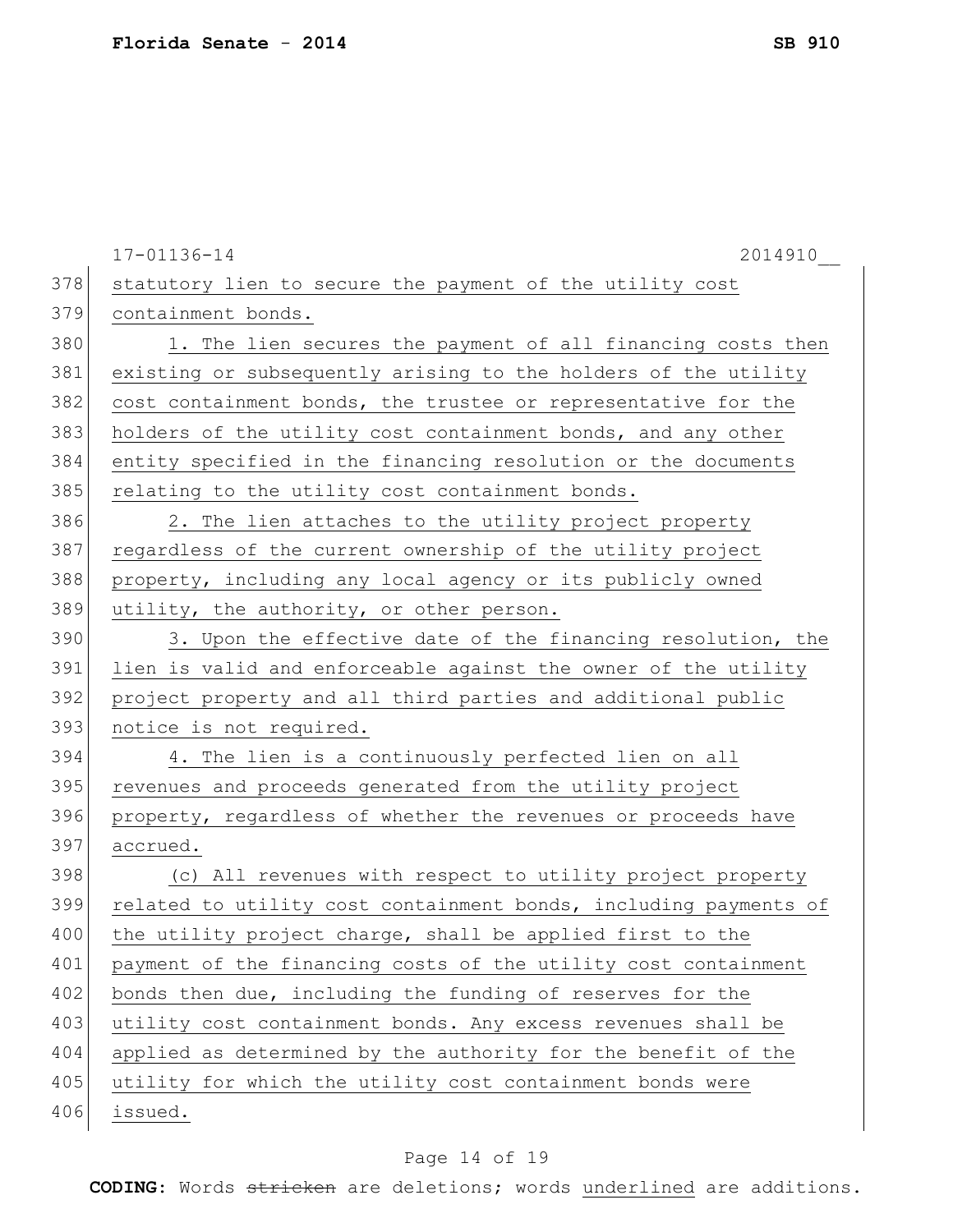|     | $17 - 01136 - 14$<br>2014910                                     |
|-----|------------------------------------------------------------------|
| 407 | (7) UTILITY COST CONTAINMENT BONDS.-                             |
| 408 | (a) Utility cost containment bonds shall be within the           |
| 409 | parameters of the financing provided by the authority pursuant   |
| 410 | to this section. The proceeds of the utility cost containment    |
| 411 | bonds made available to the local agency or its publicly owned   |
| 412 | utility shall be used for the utility project identified in the  |
| 413 | application for financing of the utility project or used to      |
| 414 | refinance indebtedness of the local agency which financed or     |
| 415 | refinanced utility projects.                                     |
| 416 | (b) Utility cost containment bonds shall be issued in            |
| 417 | accordance with this section and s. 163.01(7)(g)8., Florida      |
| 418 | Statutes, and may be validated pursuant to s. $163.01(7)(q)9$ ,  |
| 419 | Florida Statutes.                                                |
| 420 | (c) The authority shall pledge the utility project property      |
| 421 | as security for the payment of the utility cost containment      |
| 422 | bonds. All rights of an authority with respect to utility        |
| 423 | project property pledged as security for the payment of utility  |
| 424 | cost containment bonds shall be for the benefit of, and          |
| 425 | enforceable by, the beneficiaries of the pledge to the extent    |
| 426 | provided in the financing documents relating to the utility cost |
| 427 | containment bonds.                                               |
| 428 | 1. If utility project property is pledged as security for        |
| 429 | the payment of utility cost containment bonds, the local agency  |
| 430 | or its publicly owned utility shall enter into a contract with   |
| 431 | the authority which requires, at a minimum, that the publicly    |
| 432 | owned utility:                                                   |
| 433 | a. Continue to operate its publicly owned utility,               |
| 434 | including the utility project that is being financed or          |
| 435 | refinanced.                                                      |
|     |                                                                  |

# Page 15 of 19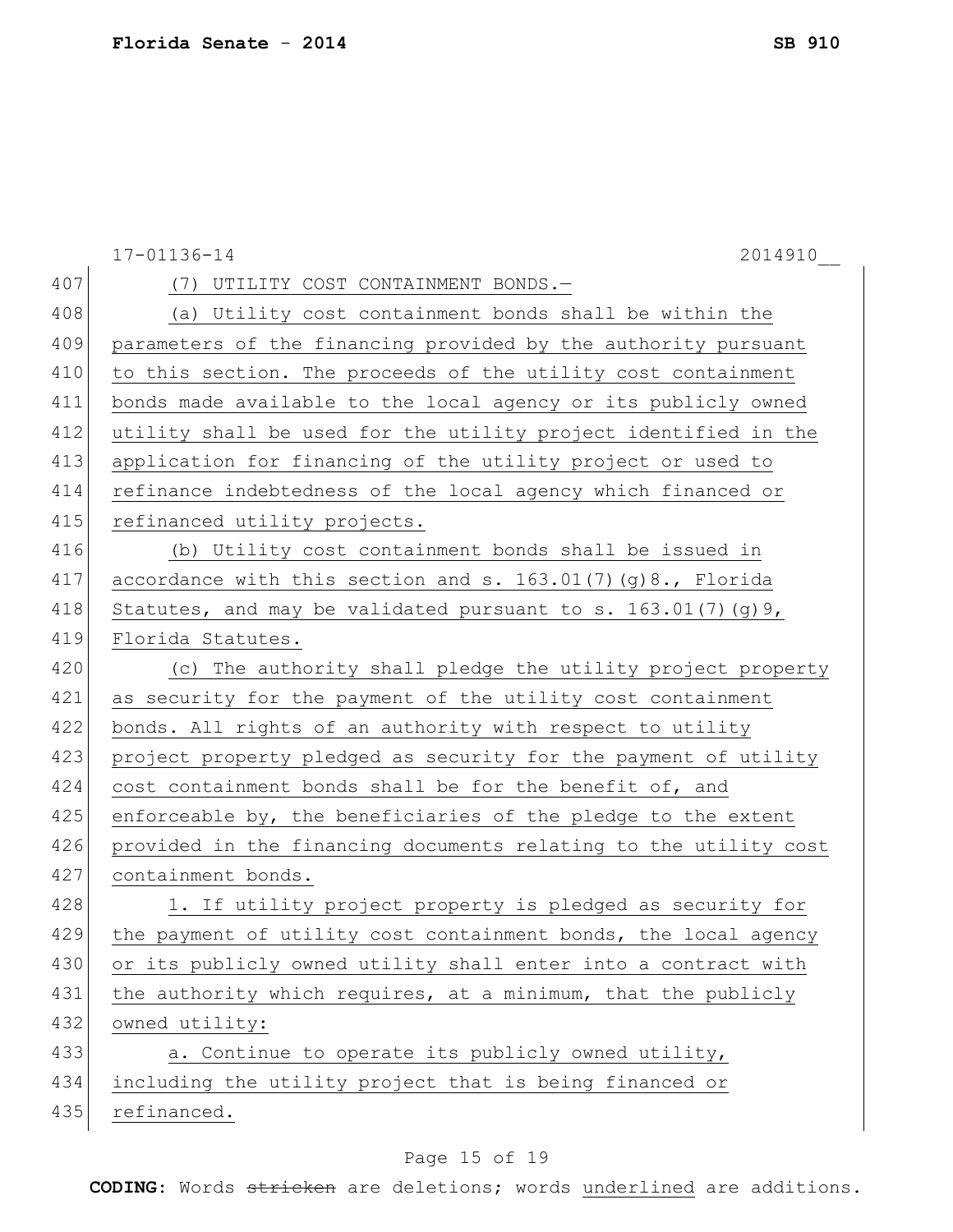|     | $17 - 01136 - 14$<br>2014910                                     |
|-----|------------------------------------------------------------------|
| 436 | b. Collect the utility project charge from customers for         |
| 437 | the benefit and account of the authority and the beneficiaries   |
| 438 | of the pledge of the utility project charge.                     |
| 439 | c. Separately account for and remit revenue from the             |
| 440 | utility project charge to, or for the account of, the authority. |
| 441 | 2. The pledge of a utility project charge to secure payment      |
| 442 | of utility cost containment bonds is irrevocable, and the state  |
| 443 | or any other entity may not reduce, impair, or otherwise adjust  |
| 444 | the utility project charge, except that the authority shall      |
| 445 | implement periodic adjustments to the utility project charge as  |
| 446 | provided under subsection (5).                                   |
| 447 | (d) Utility cost containment bonds shall be nonrecourse to       |
| 448 | the credit or any assets of the local agency or the publicly     |
| 449 | owned utility but shall be payable from, and secured by a pledge |
| 450 | of, the utility project property relating to the utility cost    |
| 451 | containment bonds and any additional security or credit          |
| 452 | enhancement specified in the documents relating to the utility   |
| 453 | cost containment bonds. If, pursuant to subsection (4), the      |
| 454 | authority is financing the project through a single-purpose      |
| 455 | limited liability company, the utility cost containment bonds    |
| 456 | shall be payable from, and secured by, a pledge of amounts paid  |
| 457 | by the company to the authority from the applicable utility      |
| 458 | project property. This provision shall be the exclusive method   |
| 459 | of perfecting a pledge of utility project property by the        |
| 460 | company securing the payment of financing costs under any        |
| 461 | agreement of the company in connection with the issuance of      |
| 462 | utility cost containment bonds.                                  |
| 463 | (e) The issuance of utility cost containment bonds does not      |
| 464 | obligate the state or any political subdivision thereof to levy  |

# Page 16 of 19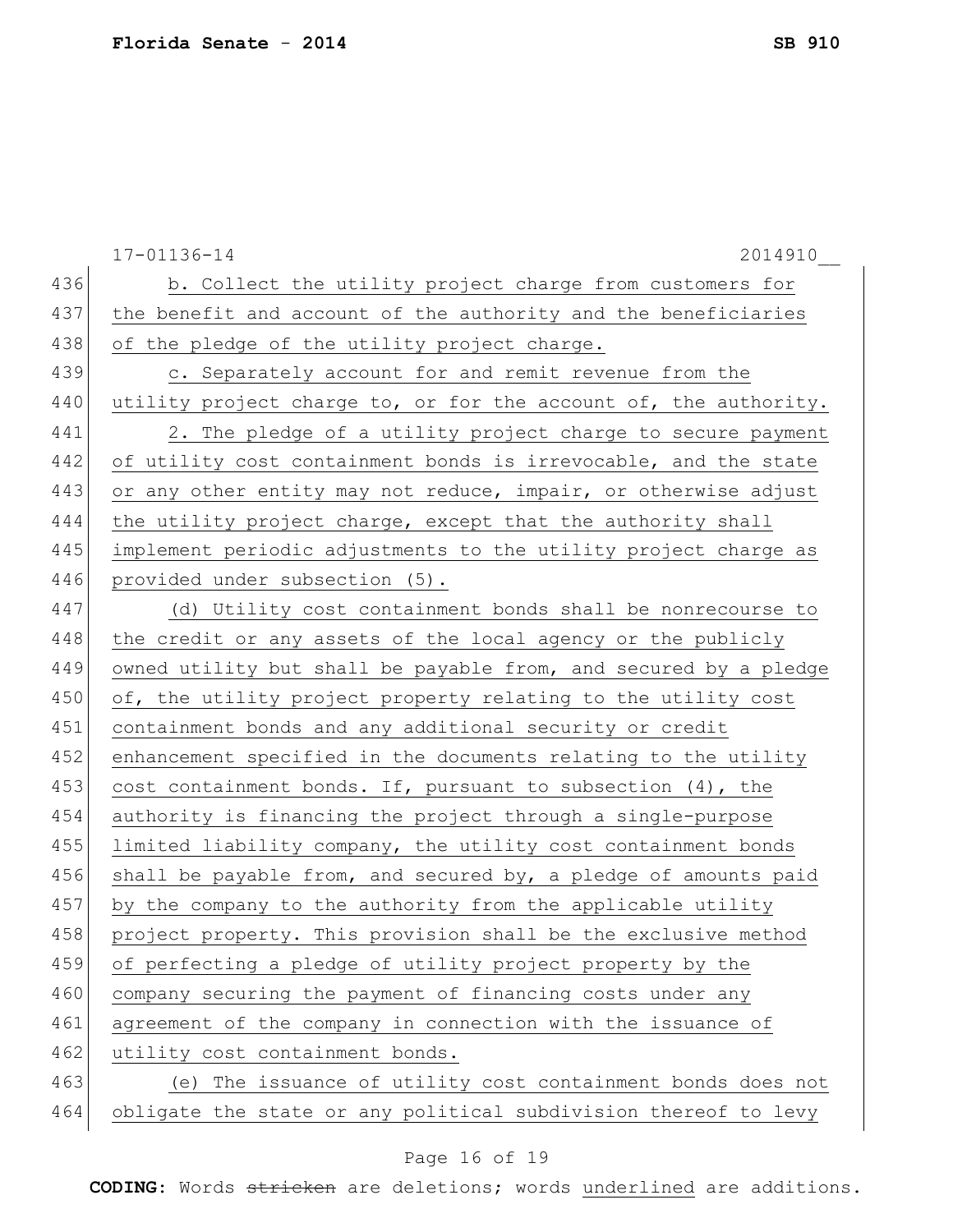|     | 17-01136-14<br>2014910                                           |
|-----|------------------------------------------------------------------|
| 465 | or to pledge any form of taxation to pay the utility cost        |
| 466 | containment bonds or to make any appropriation for their         |
| 467 | payment. All utility cost containment bonds must contain on      |
| 468 | their face a statement in substantially the following form:      |
| 469 |                                                                  |
| 470 | "Neither the full faith and credit nor the taxing power of the   |
| 471 | State of Florida or any political subdivision thereof is pledged |
| 472 | to the payment of the principal of, or interest on, this bond."  |
| 473 |                                                                  |
| 474 | (f) Notwithstanding any other law or this section, a             |
| 475 | financing resolution or other resolution of the authority, or    |
| 476 | documents relating to utility cost containment bonds, the        |
| 477 | authority may not rescind, alter, or amend any resolution or     |
| 478 | document that pledges utility cost charges for payment of        |
| 479 | utility cost containment bonds.                                  |
| 480 | (g) Subject to the terms of the pledge document created          |
| 481 | under this part, the validity and relative priority of a pledge  |
| 482 | is not defeated or adversely affected by the commingling of      |
| 483 | revenues generated by the utility project property with other    |
| 484 | funds of the local agency or the publicly owned utility          |
| 485 | collecting a utility project charge on behalf of an authority.   |
| 486 | (h) Financing costs in connection with utility cost              |
| 487 | containment bonds are a special obligation of the authority and  |
| 488 | do not constitute a liability of the state or any political      |
| 489 | subdivision thereof. Financing costs are not a pledge of the     |
| 490 | full faith and credit of the state or any political subdivision  |
| 491 | thereof, including the authority, but are payable solely from    |
| 492 | the funds in the documents relating to the utility cost          |
| 493 | containment bonds. This provision does not preclude guarantees   |
|     |                                                                  |

# Page 17 of 19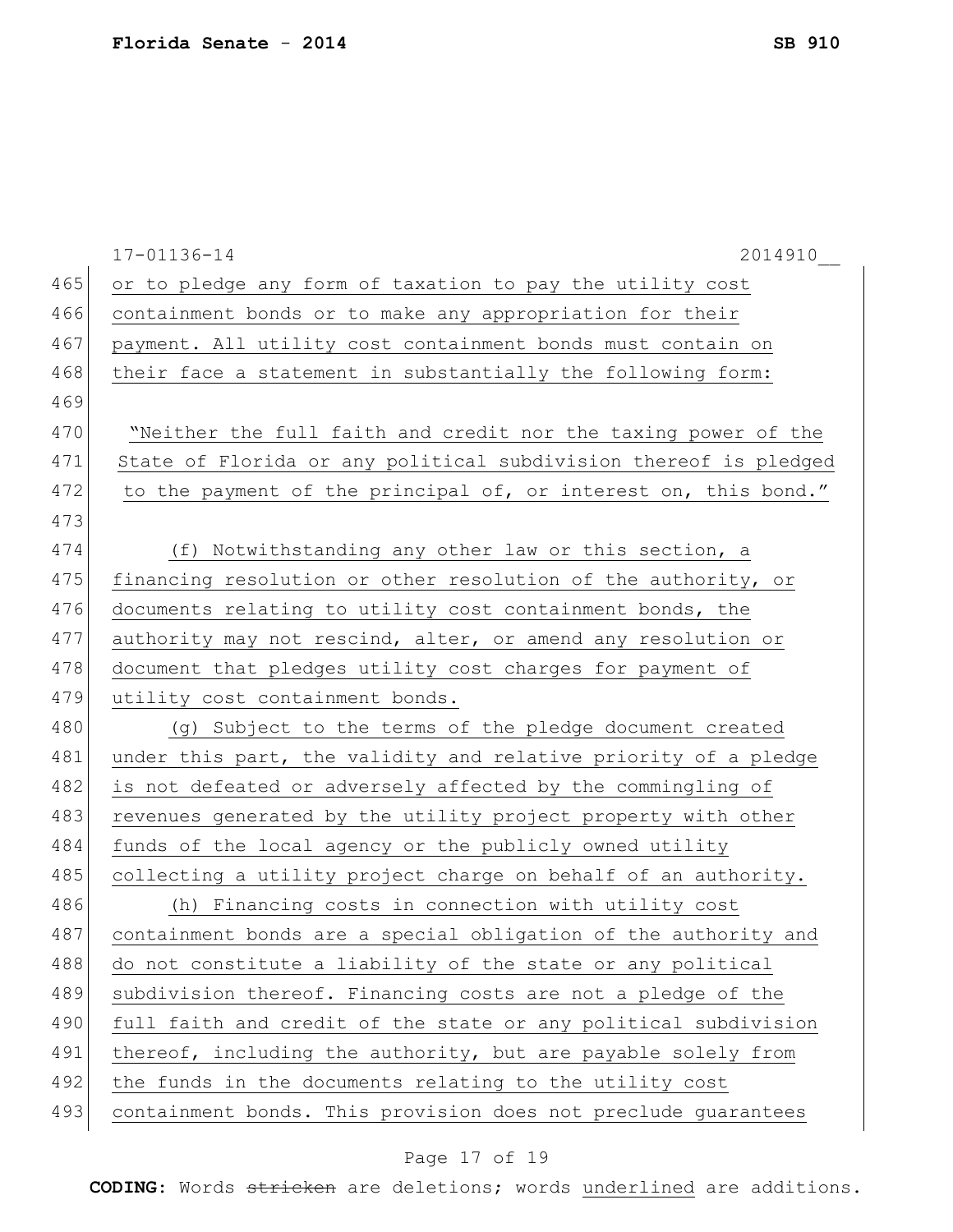17-01136-14 2014910\_\_ 494 or credit enhancements in connection with utility cost 495 containment bonds. 496 (i) Except as otherwise provided in this section with 497 respect to adjustments to a utility project charge, the recovery 498 of the financing costs for the utility cost containment bonds 499 from the utility project charge shall be irrevocable and the 500 authority does not have the power, either by rescinding, 501 altering, or amending the applicable financing resolution, to 502 revalue or revise for ratemaking purposes the financing costs of 503 utility cost containment bonds; to determine that the financing 504 costs for the related utility cost containment bonds or the 505 utility project charge is unjust or unreasonable; or to in any 506 way reduce or impair the value of utility project property that 507 includes the utility project charge, either directly or 508 indirectly. The amount of revenues arising with respect to the 509 financing costs for the related utility cost containment bonds 510 or the utility project charge are not subject to reduction, 511 impairment, postponement, or termination for any reason until 512 all financing costs to be paid from the utility project charge 513 are fully met and discharged. 514 (j) Except as provided in subsection (5) with respect to 515 adjustments to a utility project charge, the state does hereby 516 pledge and agree with the owners of utility cost containment 517 bonds that the state shall neither limit nor alter the financing 518 costs or the utility project property, including the utility 519 project charge, relating to the utility cost containment bonds, 520 or any rights in, to, or under the utility project property 521 until all financing costs with respect to the utility cost 522 containment bonds are fully met and discharged. This paragraph

## Page 18 of 19